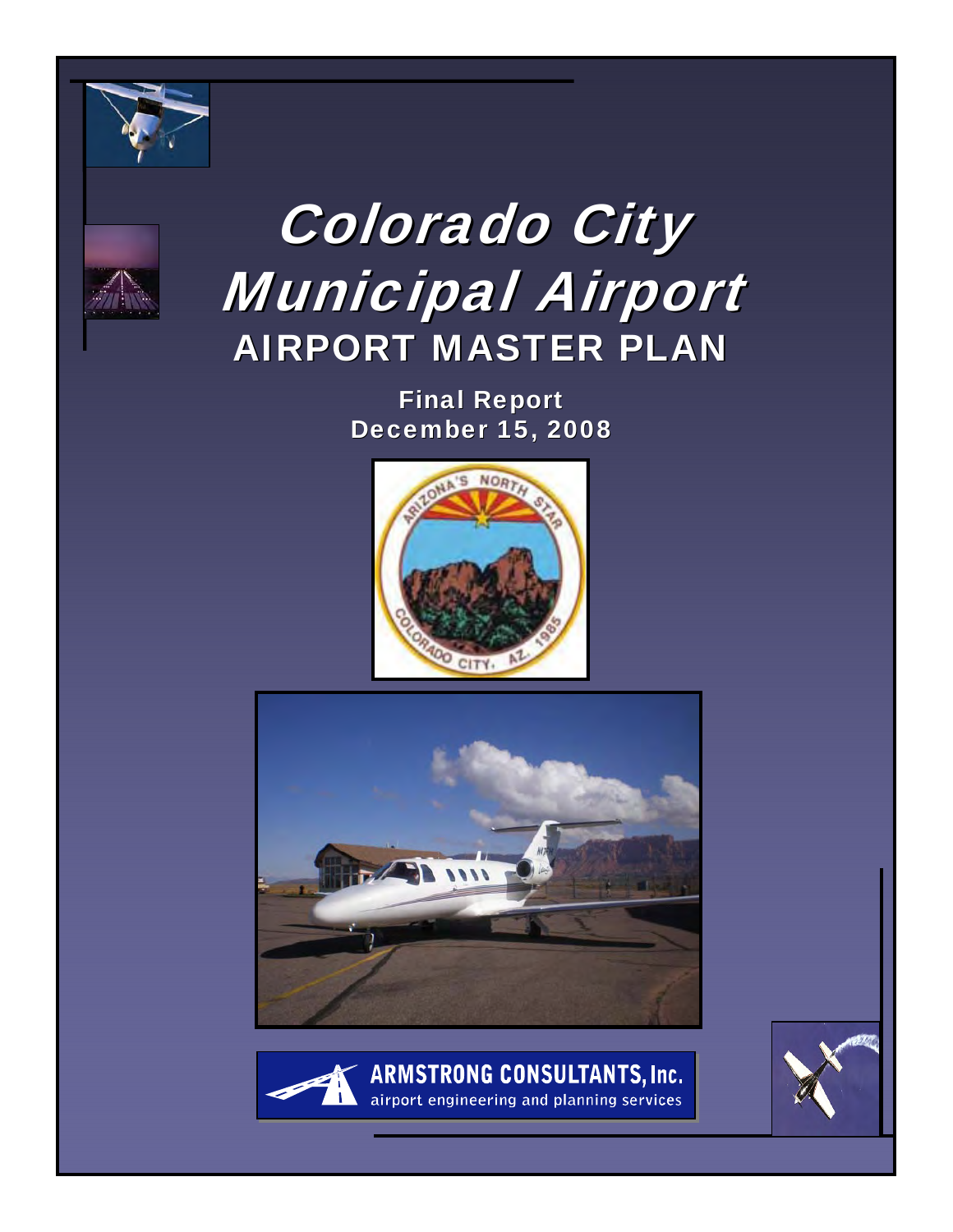The preparation of this document may have been supported, in part, through the Airport Improvement Program financial assistance from the Federal Aviation Administration (3-04-0038-13) as provided under Title 49 U.S.C., Section 47104. The contents do not necessarily reflect the official views or policy of the FAA. Acceptance of this report by the FAA does not in any way constitute a commitment on the part of the United States to participate in any development depicted therein nor does it indicate that the proposed development is environmentally acceptable or would have justification in accordance with the appropriate public laws.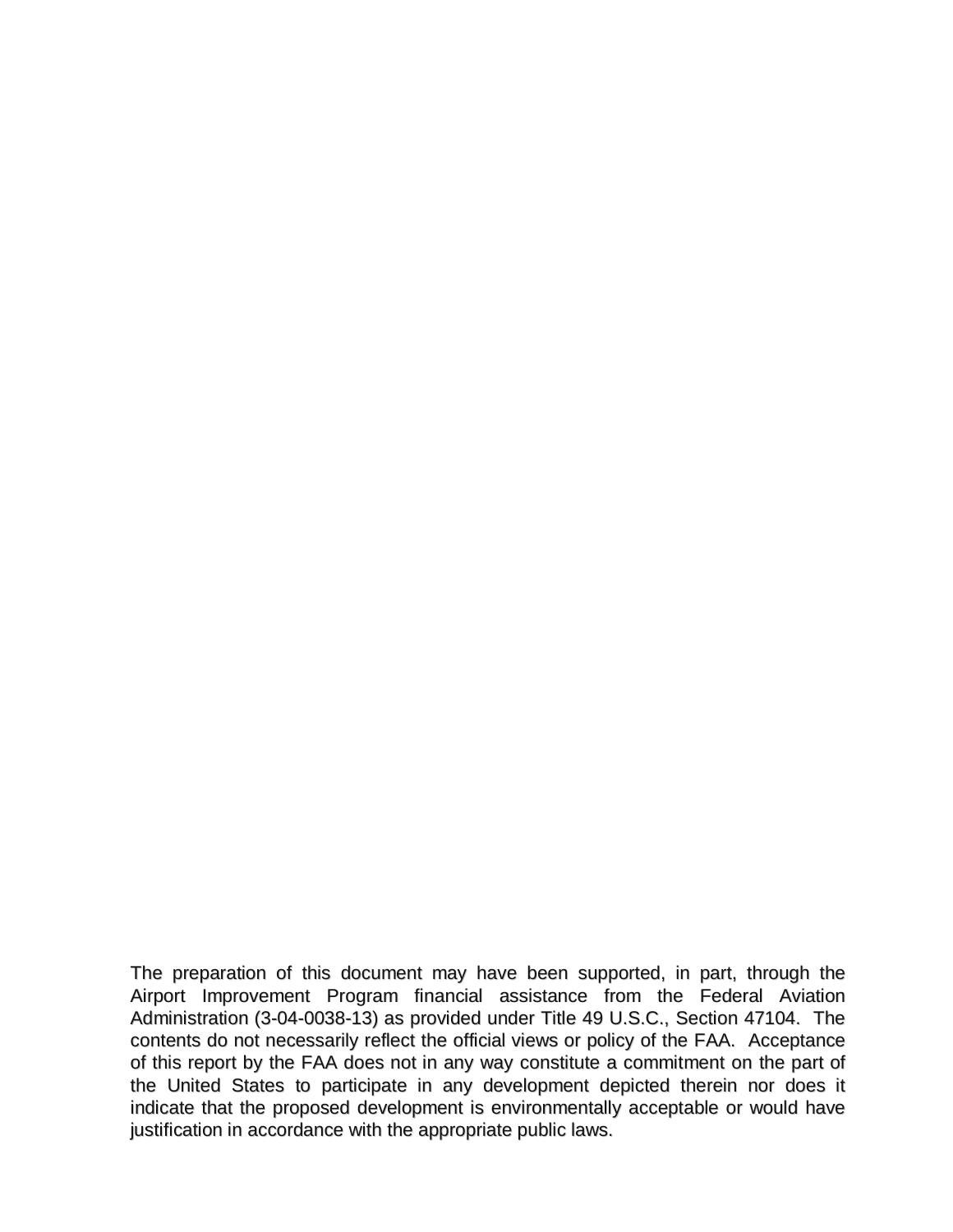



4

# **TABLE OF CONTENTS**

### **INTRODUCTION**

# **CHAPTER 1: INVENTORY**

# **CHAPTER 2: FORECASTS OF AVIATION ACTIVITY**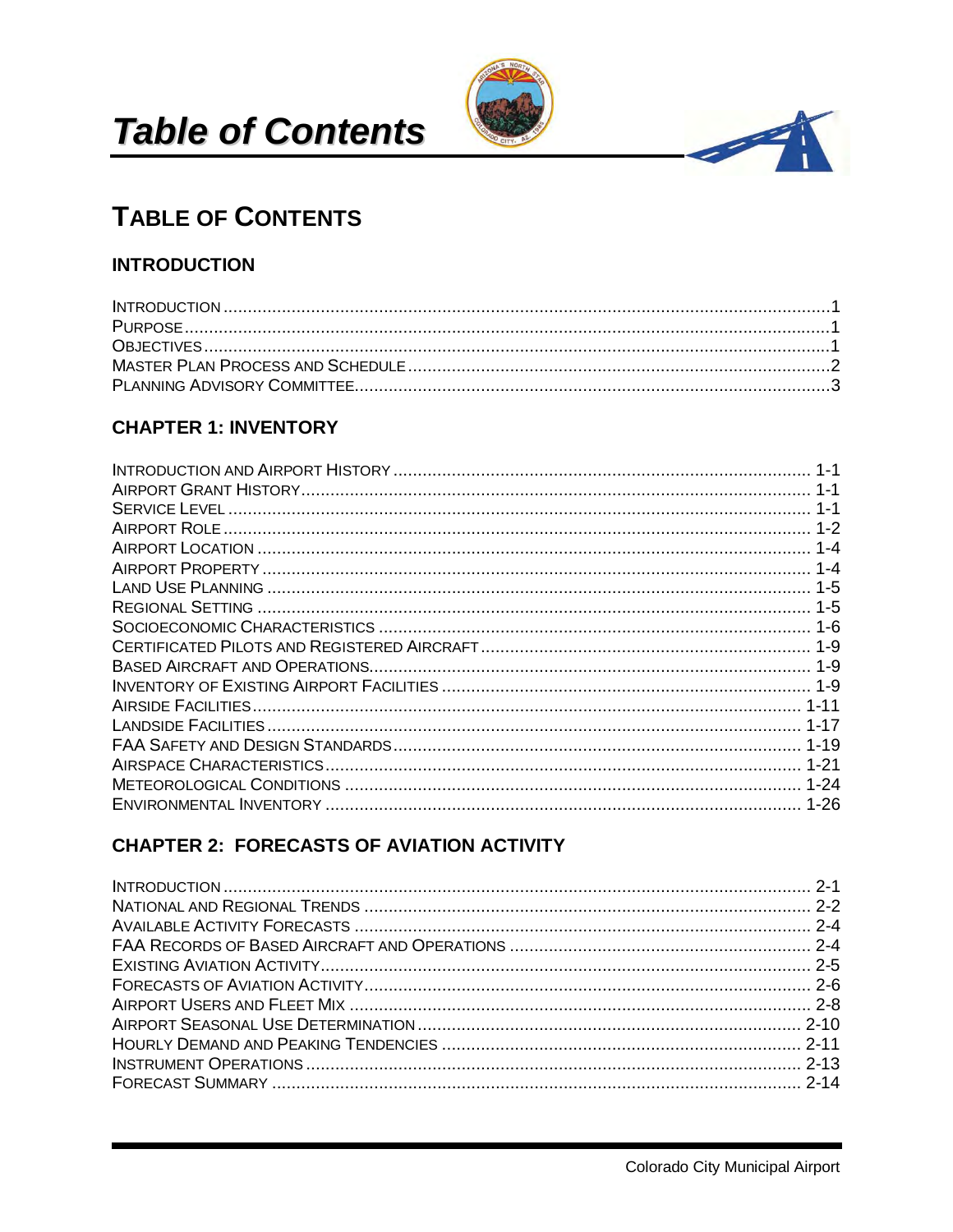# **CHAPTER 3: FACILITY REQUIREMENTS**

## **CHAPTER 4: DEVELOPMENT ALTERNATIVES**

## **CHAPTER 5: AIRPORT LAYOUT PLANS**

# **CHAPTER 6: ENVIRONMENTAL OVERVIEW**

|                                                                                  | $6-1$ |
|----------------------------------------------------------------------------------|-------|
|                                                                                  |       |
|                                                                                  |       |
|                                                                                  |       |
|                                                                                  |       |
|                                                                                  |       |
|                                                                                  |       |
|                                                                                  |       |
|                                                                                  |       |
|                                                                                  |       |
| HISTORICAL, ARCHITECTURAL, ARCHAEOLOGICAL AND CULTURAL RESOURCES  6-7            |       |
|                                                                                  |       |
|                                                                                  |       |
| <b>NOISE</b>                                                                     |       |
|                                                                                  |       |
| SOCIOECONOMIC IMPACTS, ENVIRONMENTAL JUSTICE AND CHILDREN'S ENVIRONMENTAL HEALTH |       |
|                                                                                  |       |
|                                                                                  |       |
|                                                                                  |       |
|                                                                                  |       |
| MEANS TO MITIGATE AND/OR MINIMIZE ADVERSE ENVIRONMENTAL IMPACTS 6-14             |       |
|                                                                                  |       |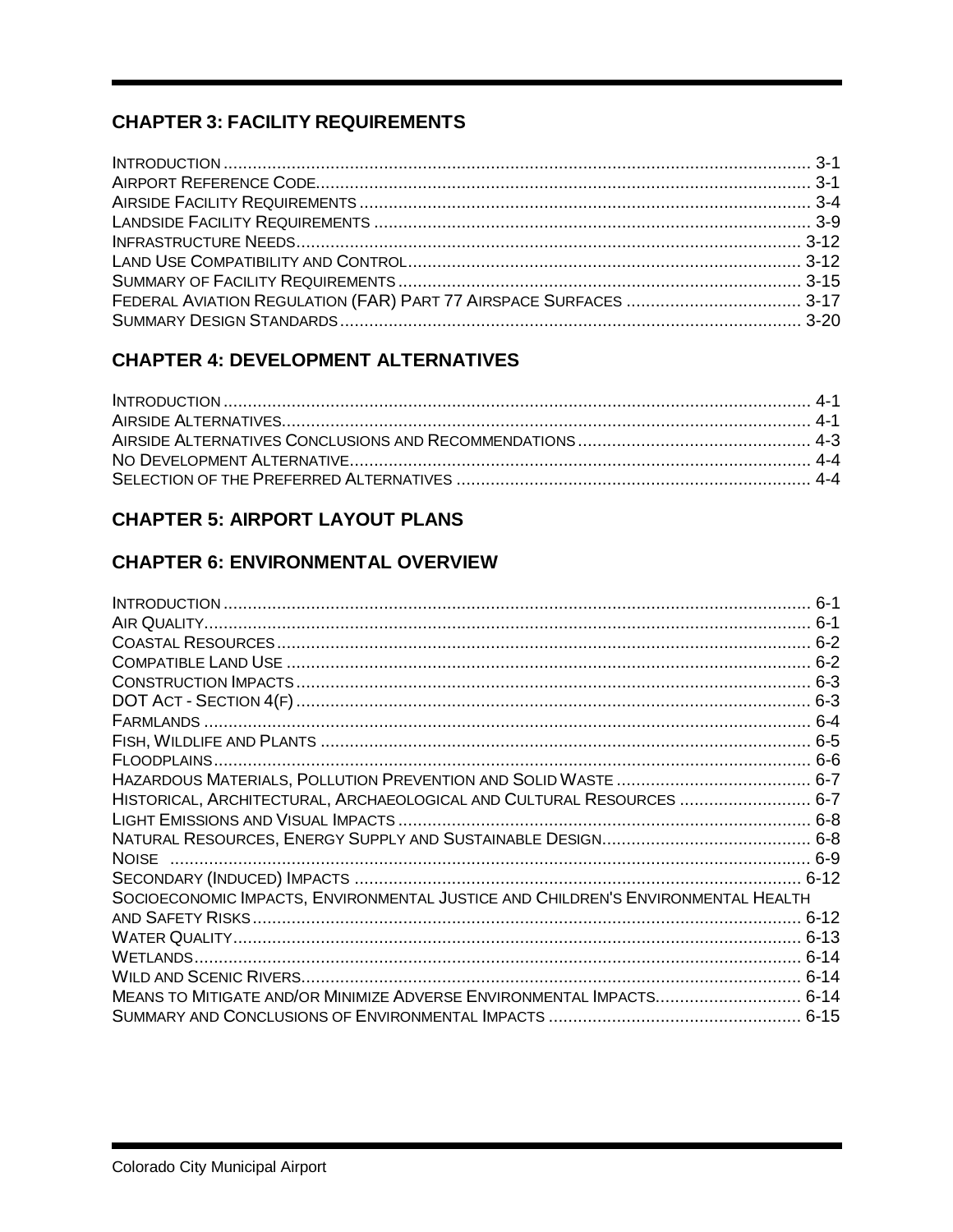# **CHAPTER 7: AIRPORT DEVELOPMENT AND FINANCIAL PLAN**

#### **LIST OF TABLES**

| $1 - 1$  |                                                                    |  |
|----------|--------------------------------------------------------------------|--|
| $1 - 2$  |                                                                    |  |
| $1 - 3$  |                                                                    |  |
| $1 - 4$  |                                                                    |  |
| $1 - 5$  | CERTIFICATED PILOTS AND REGISTERED AIRCRAFT NEAR COLORADO CITY 1-9 |  |
| $1-6$    |                                                                    |  |
| $1 - 7$  |                                                                    |  |
| $1 - 8$  |                                                                    |  |
| $1 - 9$  |                                                                    |  |
| $1 - 10$ |                                                                    |  |
| $1 - 11$ |                                                                    |  |
| $1 - 12$ |                                                                    |  |
| $2 - 1$  |                                                                    |  |
| $2 - 2$  |                                                                    |  |
| $2 - 3$  |                                                                    |  |
| $2 - 4$  |                                                                    |  |
| $2 - 5$  |                                                                    |  |
| $2 - 6$  |                                                                    |  |
| $2 - 7$  |                                                                    |  |
| $2 - 8$  |                                                                    |  |
| $2 - 9$  |                                                                    |  |
| $2 - 10$ |                                                                    |  |
| $3 - 1$  |                                                                    |  |
| $3 - 2$  |                                                                    |  |
| $3-3$    |                                                                    |  |
| $3 - 4$  |                                                                    |  |
| $3-5$    |                                                                    |  |
| $3-6$    |                                                                    |  |
| $3 - 7$  |                                                                    |  |
| $4 - 1$  |                                                                    |  |
| $4 - 2$  |                                                                    |  |
| $6 - 1$  |                                                                    |  |
| $7 - 1$  |                                                                    |  |
| $7 - 2$  |                                                                    |  |
| $7 - 3$  |                                                                    |  |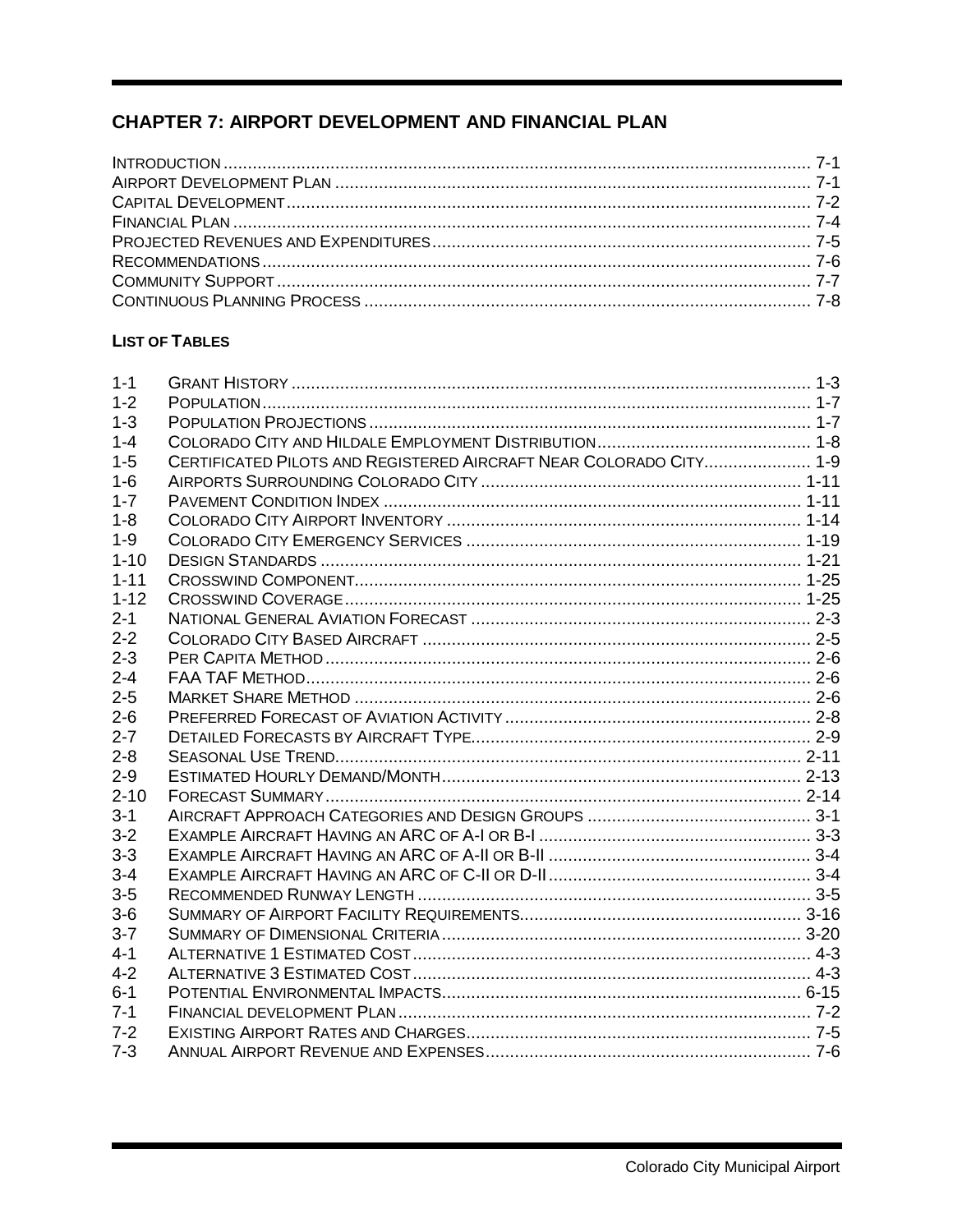#### **LIST OF FIGURES**

| $\mathbf 1$    |                                                                 |  |
|----------------|-----------------------------------------------------------------|--|
| $\overline{2}$ |                                                                 |  |
| $1 - 1$        |                                                                 |  |
| $1 - 2$        |                                                                 |  |
| $1 - 3$        |                                                                 |  |
| $1 - 4$        |                                                                 |  |
| $1 - 5$        |                                                                 |  |
| $1 - 6$        |                                                                 |  |
| $1 - 7$        |                                                                 |  |
| $1 - 8$        |                                                                 |  |
| $1 - 9$        |                                                                 |  |
| $1 - 10$       |                                                                 |  |
| $1 - 11$       |                                                                 |  |
| $1 - 12$       |                                                                 |  |
| $1 - 13$       |                                                                 |  |
| $1 - 14$       |                                                                 |  |
| $1 - 15$       |                                                                 |  |
| $1 - 16$       |                                                                 |  |
| $1 - 17$       |                                                                 |  |
| $2 - 1$        |                                                                 |  |
| $2 - 2$        |                                                                 |  |
| $2 - 3$        |                                                                 |  |
| $2 - 4$        |                                                                 |  |
| $2 - 5$        |                                                                 |  |
| $2 - 6$        |                                                                 |  |
| $2 - 7$        |                                                                 |  |
| $2 - 8$        |                                                                 |  |
| $3 - 1$        |                                                                 |  |
| $3 - 2$        |                                                                 |  |
| $3 - 3$        |                                                                 |  |
| $3 - 4$        |                                                                 |  |
| $3-5$          |                                                                 |  |
| $3-6$          |                                                                 |  |
| $3 - 7$        |                                                                 |  |
| $4 - 1$        | ALTERNATIVE 1 RELOCATE TERMINAL BUILDING AND APRON  FOLLOWS 4-4 |  |
| $4 - 2$        |                                                                 |  |
| $4 - 3$        |                                                                 |  |
| $4 - 4$        |                                                                 |  |
| $4 - 5$        |                                                                 |  |
| $4 - 6$        |                                                                 |  |
| $6 - 1$        |                                                                 |  |
| $6 - 2$        |                                                                 |  |
| $6 - 3$        |                                                                 |  |
| $6 - 4$        |                                                                 |  |
| $7 - 1$        |                                                                 |  |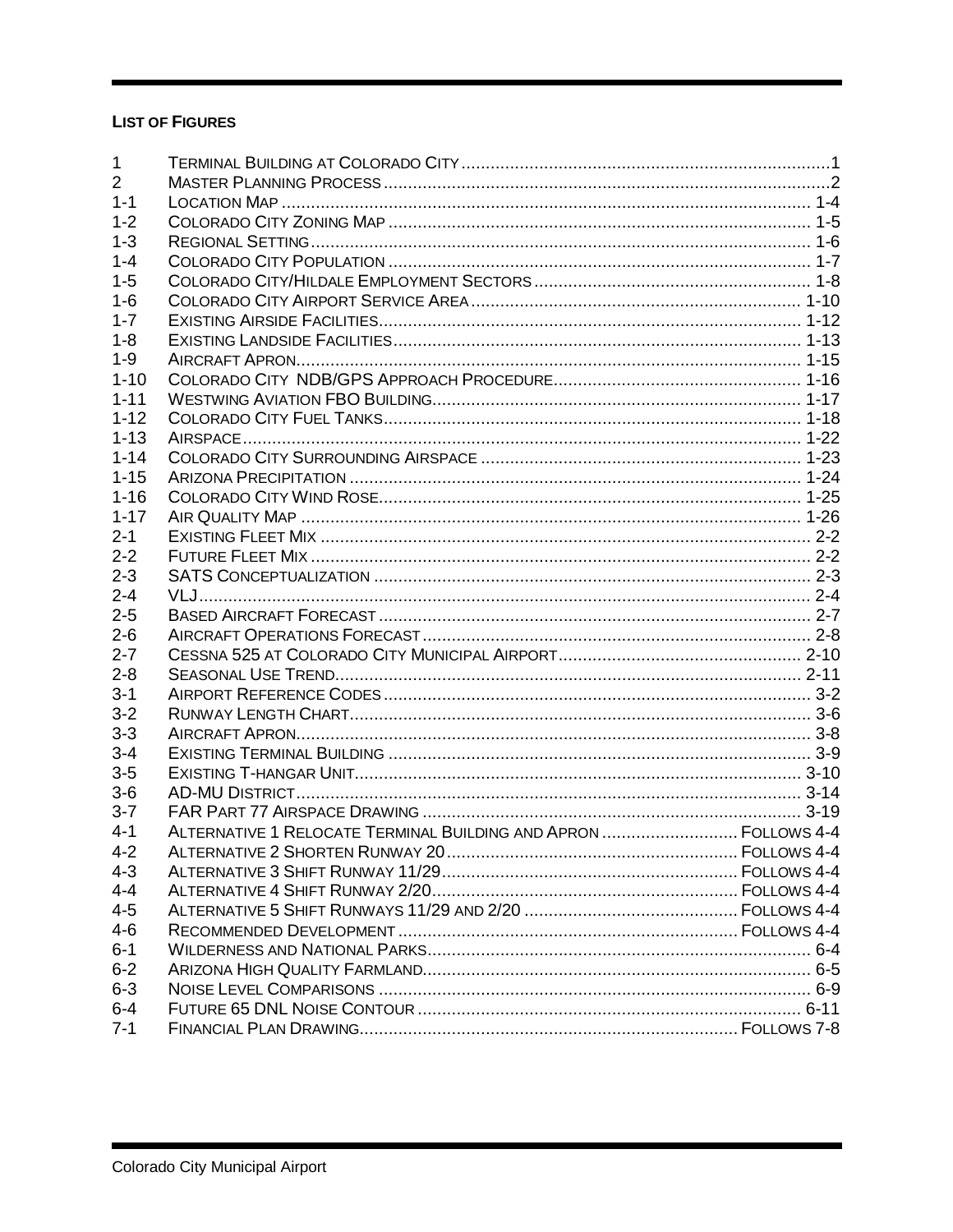#### **APPENDICIES**

- A. DESIGN STANDARDS INVENTORY<br>B. BASED AIRCRAFT TAIL NUMBERS
- B. BASED AIRCRAFT TAIL NUMBERS<br>C. ACRONYMS
- **ACRONYMS**
- D. GLOSSARY OF TERMS
- E. PUBLIC INVOLVEMENT<br>F. COMPATIBLE LAND USI
- COMPATIBLE LAND USE AND HEIGHT RESTRICTION OVERLAY ZONING ORDINANCE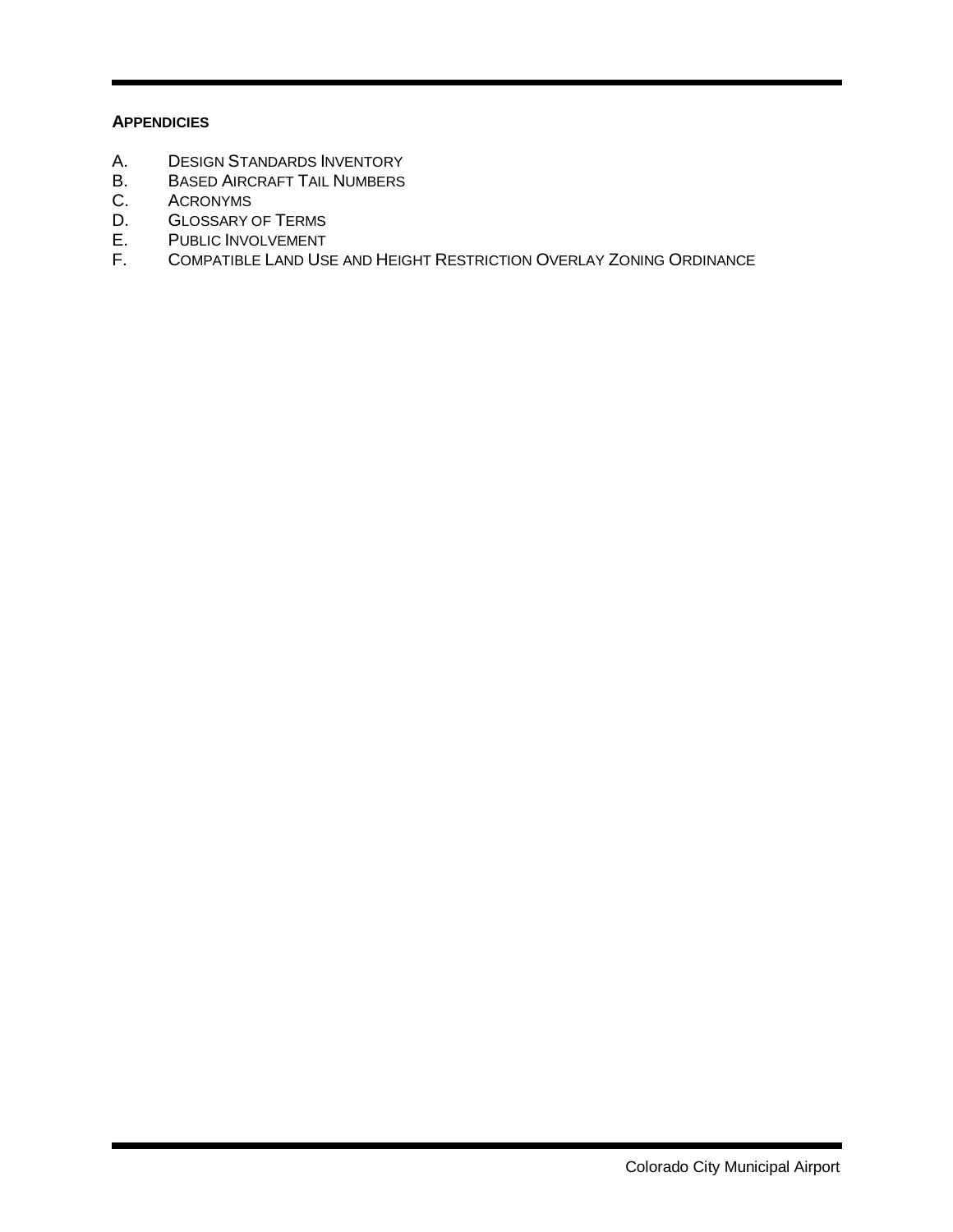# *Introduction*



# *Colorado City Municipal Airport Airport Master Plan*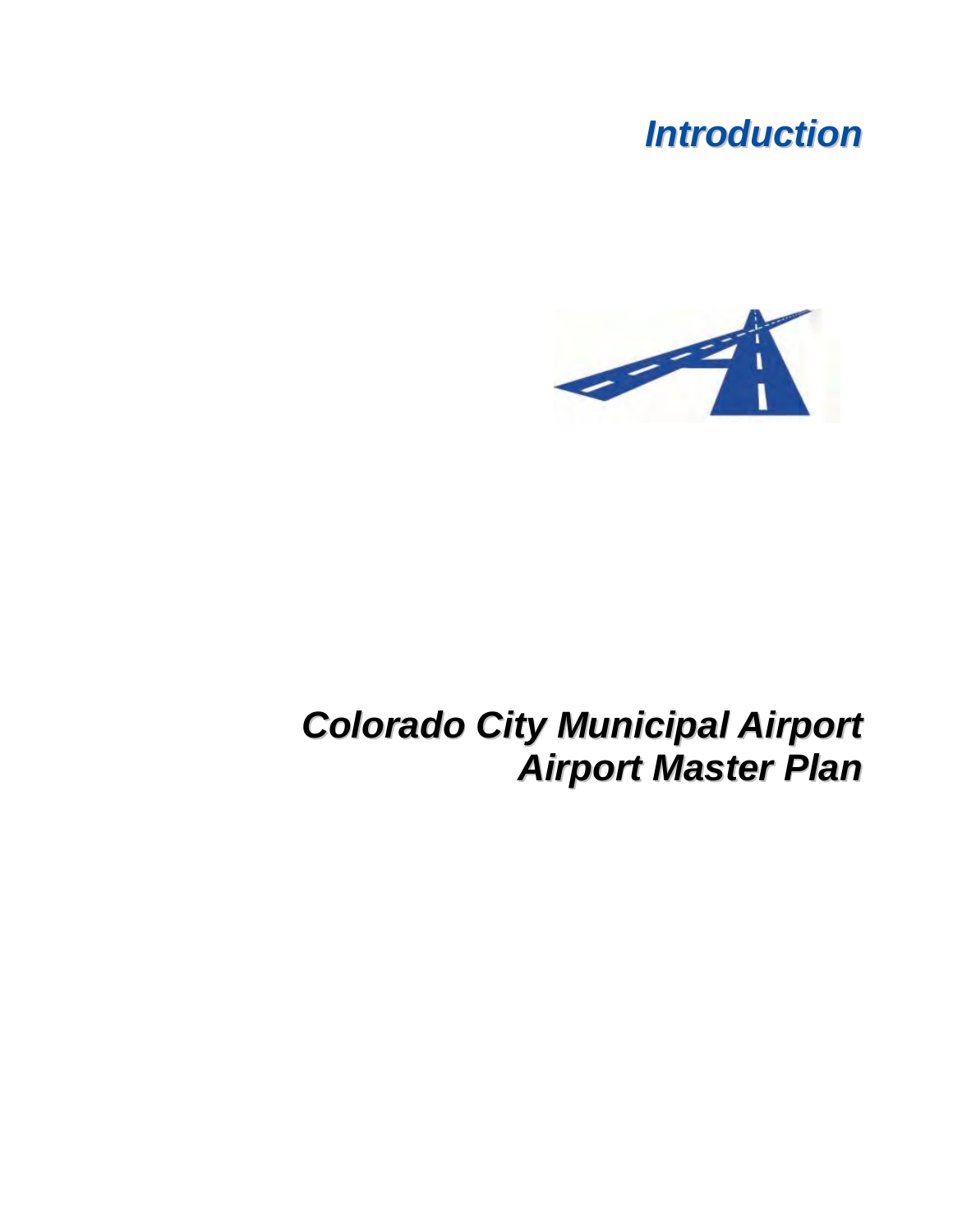# *Introduction*



#### **INTRODUCTION**

The City of Colorado City, Arizona, as the Airport Sponsor, is continuing its effort to plan for future development of the Colorado City Municipal Airport. This development is designed to enhance air and ground operations, improve safety, provide better airport services and stimulate the local economy through business growth potential.



Master Plan Update

Springerville Municipal Airport

**FIGURE 1 TERMINAL BUILDING AT COLORADO CITY**

#### **PURPOSE**

An airport master plan document describes and depicts the overall concept for the long-term development of an airport. It presents the concepts graphically in the airport layout plan (ALP) drawing set and reports the data and logic upon on which the concept is based in the airport master plan (AMP) report. The goal of the master plan report is to provide direction for future airport development that will satisfy aviation demand in a financially feasible manner and meet the needs of the community with respect to the airport.

#### **OBJECTIVES**

The primary objectives of the airport master plan are to produce an attainable phased development plan concept that will satisfy the airport needs in a safe, efficient, economical and environmentally sound manner. The plan serves as a guide to decision makers, airport users and the general public for implementing airport development actions while considering both airport and community concerns and objectives. There are a number of objectives that Colorado City would like to achieve as a result of this master plan.

Objectives of the airport master plan include:

- Document the issues that the proposed development will address.
- Justify the proposed development through the technical, economic and environmental investigation of concepts and alternatives.
- Provide an effective graphic presentation of the development of the airport and anticipated land uses in the vicinity of the airport.
- Establish a realistic schedule for the implementation of the development proposed in the plan, particularly the short-term capital improvement program.
- Propose an achievable financial plan to support the implementation schedule.
- Provide sufficient project definition and detail for subsequent environmental evaluations that may be required before the project is approved.
- Present a plan that adequately addresses the issues and satisfies local, state and Federal regulations.
- Document policies and future aeronautical demand to support municipal or local deliberations on spending, debt, land use controls and other policies necessary to preserve the integrity of the airport and its surroundings.
- Set the stage and establish the framework for a continuing planning process that will monitor key conditions and permit changes in plan recommendations as required.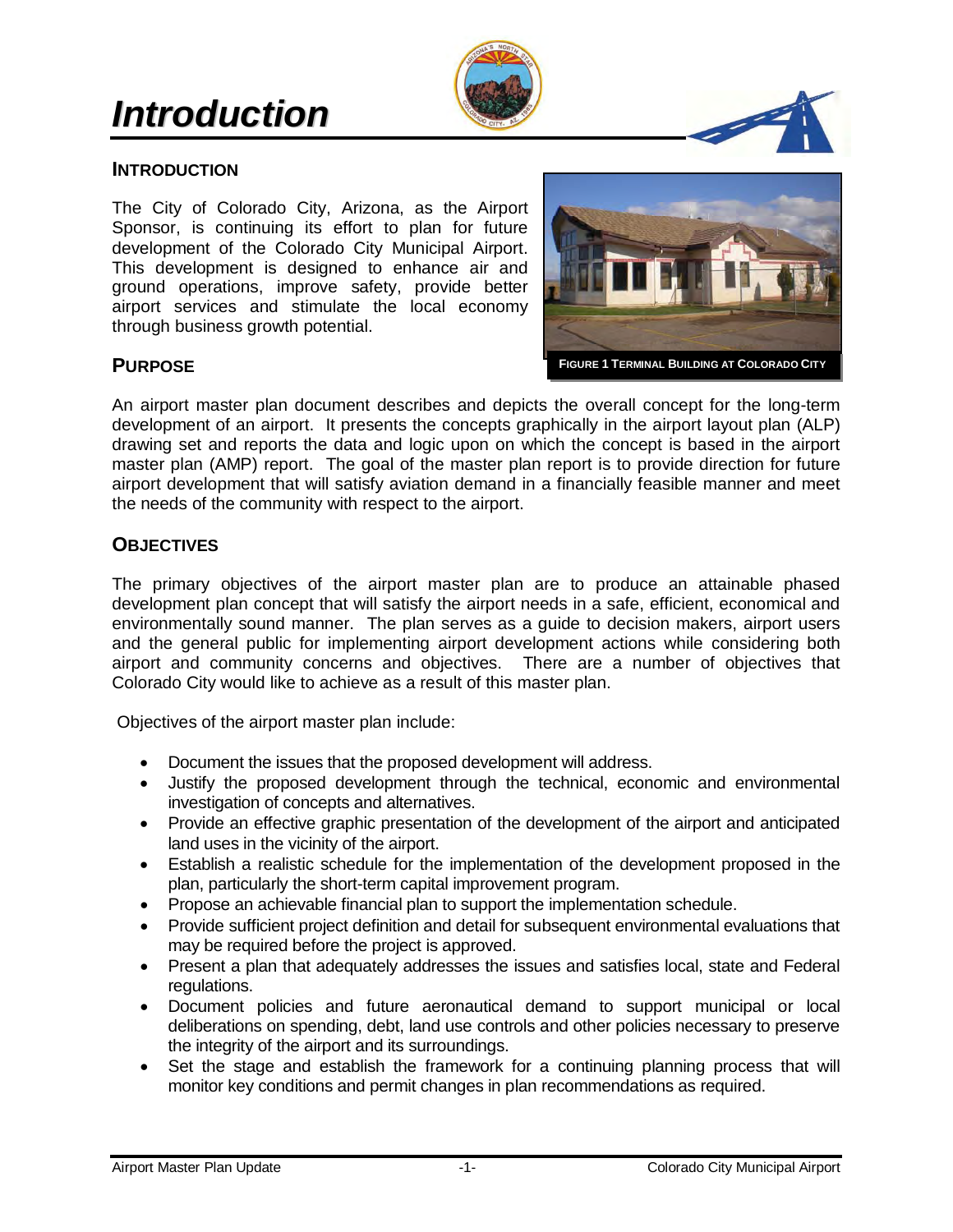

# **MASTER PLAN PROCESS AND SCHEDULE**